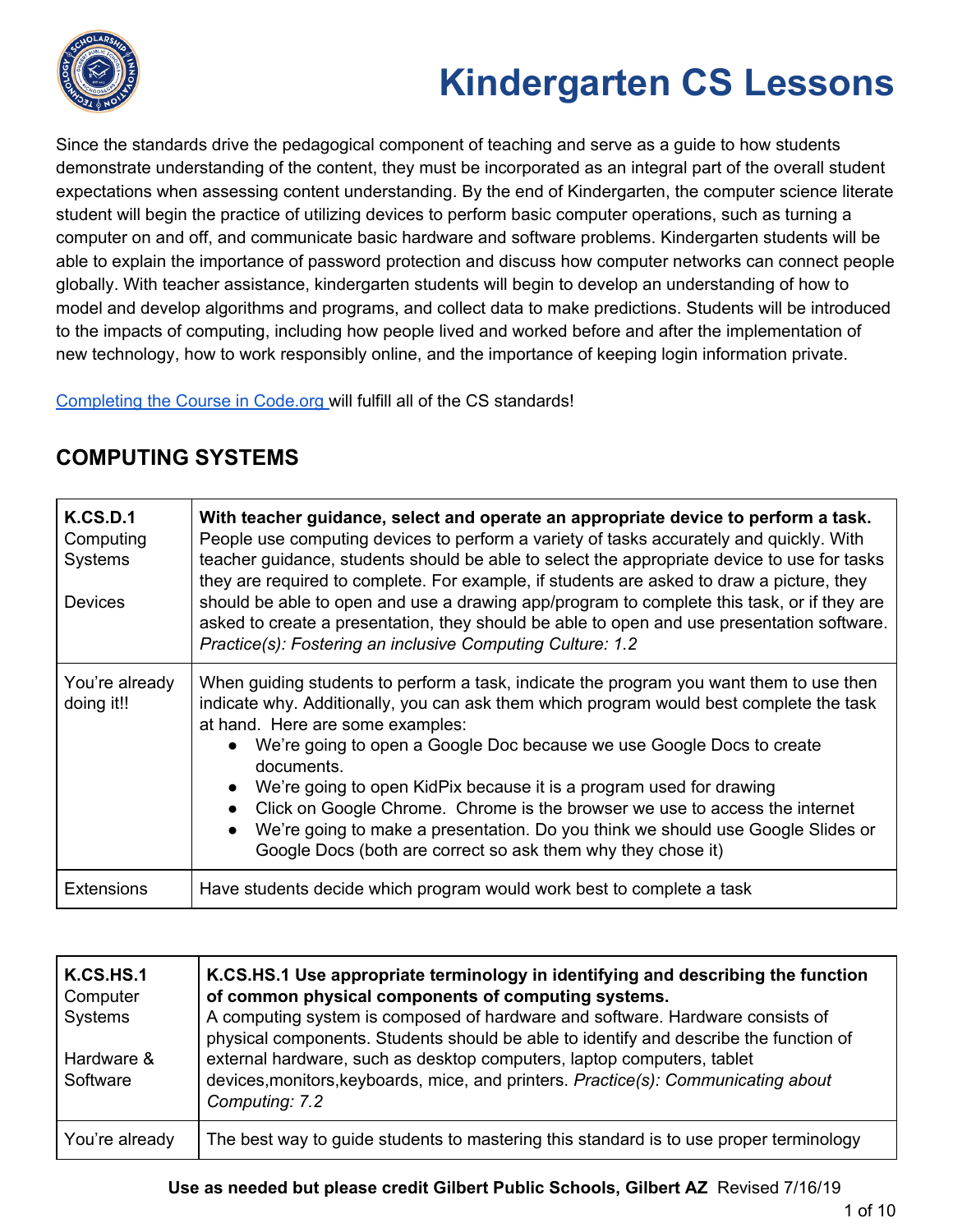

| doing it!!        | while talking to them about their computers. Include computer terms when they are<br>learning letters (M - monitor, K - keyboard)                                                                                                                                        |
|-------------------|--------------------------------------------------------------------------------------------------------------------------------------------------------------------------------------------------------------------------------------------------------------------------|
| <b>Extensions</b> | Computer parts lesson plan (from Bloom Into EdTech blog)<br>Computer parts flash cards<br>Computer parts memory game (this picture dictionary could be cut out to make a memory<br>game!)<br>Video about computer parts (3:11)<br>Parts of a computer slideshow and game |

| K.CS.T.1<br>Computer<br><b>Systems</b><br>Troubleshooting | Discuss basic hardware and software problems.<br>Problems with computing systems have different causes. Students should be able to<br>communicate a hardware or software problem (e.g., when an app or program is not<br>working as expected, a device will not turn on, the sound does not work, etc.). Practice(s):<br>Testing and Refining Computational Artifacts, Communicating About Computing: 6.2, 7.3                                                                                   |
|-----------------------------------------------------------|--------------------------------------------------------------------------------------------------------------------------------------------------------------------------------------------------------------------------------------------------------------------------------------------------------------------------------------------------------------------------------------------------------------------------------------------------------------------------------------------------|
| You're already<br>doing it!!                              | When a student presents an issue "My ChormeBook isn't working", have them articulate<br>the problem. Have them use descriptive words and appropriate terminology, then discuss<br>possible solutions. For example:<br>Student: My screen is black<br>Teacher: Your monitor is black? Do you think the battery died? Should we plug it in?<br>Student: My game's not working!!<br>Teacher: You're not at the correct website. Maybe we should check to make sure you<br>entered the URL correctly |
| <b>Extensions</b>                                         | As part of your rotating classroom jobs, include an IT Specialist (Information Technology)<br>assignment. Have this student responsible for making sure the ChromeBooks are<br>plugged in at the end of class. Allow them to be the "expert" that students go to first.<br>Identify experts within the classroom (in groups, at tables, etc.) that students should ask<br>before coming to the teacher for help.                                                                                 |

### **NETWORKS & THE INTERNET**

| <b>K.NI.C.1</b> | Explain that a password helps protect the privacy of information.                                                                                                                                                                                                                                                                                                                                                     |
|-----------------|-----------------------------------------------------------------------------------------------------------------------------------------------------------------------------------------------------------------------------------------------------------------------------------------------------------------------------------------------------------------------------------------------------------------------|
| Networks &      | Connecting devices to a network or the Internet provides great benefit, care must be taken                                                                                                                                                                                                                                                                                                                            |
| Internet        | to use authentication measures, such as strong passwords, to protect devices and                                                                                                                                                                                                                                                                                                                                      |
| Cybersecurity   | information from unauthorized access. This is an essential first step in learning about<br>cybersecurity. Usernames and passwords, such as those on computing devices or Wi-Fi<br>networks, provide a way of authenticating a user's identity. For example, students should<br>enter a password independently and commit to keeping their password private. Practice(s):<br><b>Communicating About Computing: 7.2</b> |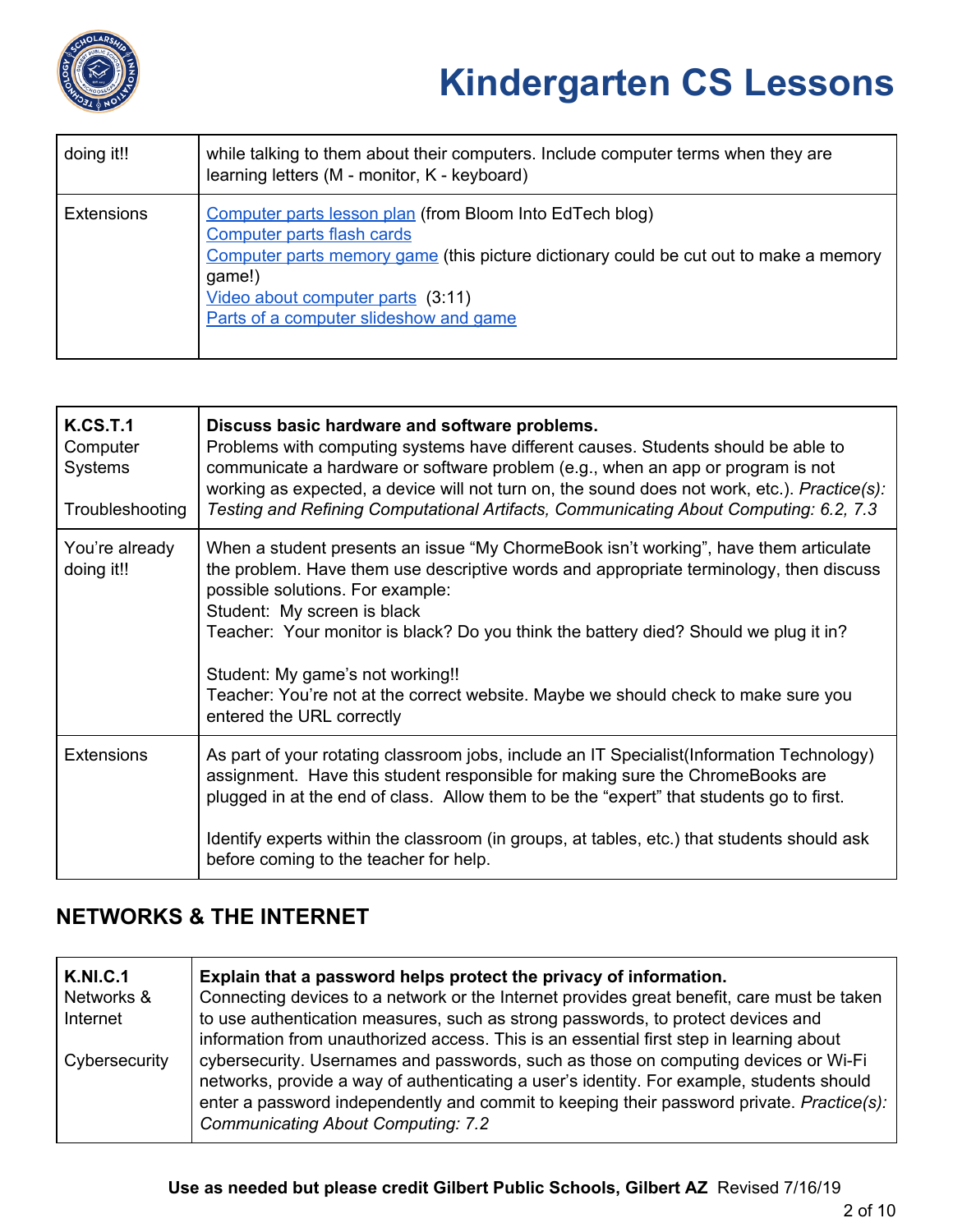

| You're already<br>doing it!! | Discuss with students why we don't share passwords. Login information should be kept<br>private to protect the documents on your computer. Additionally, it protects you from<br>having someone do something they shouldn't be doing under YOUR name!!<br>Don't allow students to use another student's QR code                                                                                                                                               |
|------------------------------|---------------------------------------------------------------------------------------------------------------------------------------------------------------------------------------------------------------------------------------------------------------------------------------------------------------------------------------------------------------------------------------------------------------------------------------------------------------|
| <b>Extensions</b>            | As the year progresses, begin having students login by typing their username and<br>password rather than using the QR Codes. Print their usernames and passwords on the<br>back of their QR Codes so they can practice! Discuss that their passwords include letters<br>and numbers to make it more difficult to steal!<br>Password and Internet Security video (7:50) up until 1:45 is about passwords.<br>Color your password!<br>Password rap video (2:00) |

| <b>K.NI.NCO.1</b><br>Networks &<br>Internet<br><b>Network</b><br>Communication<br>& Organization | With teacher guidance, students define computer networks and how they can be<br>used to connect people to other people, places, information, and ideas.<br>Small, wireless devices, such as cell phones, communicate with one another through a<br>series of intermediary connection points, such as cellular towers. This coordination among<br>many computing devices allows a person to voice call a friend or video chat with a family<br>member. For example, kindergarten students understand that they are part of<br>non-computing networks such as family, class, school, etc. Kindergarten students should<br>be able to explain that devices are connected, though details about connection points are<br>not expected at this level. Practice(s): Communicating About Computing: 7.3 |
|--------------------------------------------------------------------------------------------------|--------------------------------------------------------------------------------------------------------------------------------------------------------------------------------------------------------------------------------------------------------------------------------------------------------------------------------------------------------------------------------------------------------------------------------------------------------------------------------------------------------------------------------------------------------------------------------------------------------------------------------------------------------------------------------------------------------------------------------------------------------------------------------------------------|
| You're already<br>doing it!!                                                                     | When connecting wirelessly to the projector, using the chromebooks with WiFi, etc. explain<br>what you are doing! "I'm going to connect wirelessly to the projector!"                                                                                                                                                                                                                                                                                                                                                                                                                                                                                                                                                                                                                            |
| <b>Extensions</b>                                                                                | What is the Internet (2:23)                                                                                                                                                                                                                                                                                                                                                                                                                                                                                                                                                                                                                                                                                                                                                                      |

### **DATA & ANALYSIS**

| K.DA.CVT.1<br>Data & Analysis | With teacher guidance, collect and transform data using digital devices; Display<br>data for communication in various visual formats. |
|-------------------------------|---------------------------------------------------------------------------------------------------------------------------------------|
|                               | The collection and use of data about the world around them is a routine part of life and                                              |
| <b>Collection</b>             | influences how people live. Many everyday objects, such as cell phones, digital toys, and                                             |
| Visualization &               | cars, can contain tools (such as sensors) and computers to collect and display data from                                              |
| Transformation                | their surroundings. Students could collect data on the weather, such as sunny days versus                                             |
|                               | rainy days, the temperature at the beginning of the school day and end of the school day,                                             |
|                               | or the inches of rain over the course of a storm. Students could count the number of                                                  |
|                               | pieces of each color of candy in a bag of candy, such as Skittles or M&Ms. Students could                                             |
|                               | create surveys of things that interest them, such as favorite foods, pets, or TV shows, and                                           |
|                               | collect answers to their surveys from their peers and others. The data collected could then                                           |
|                               | be organized into two or more visualizations, such as a bar graph, pie chart, or pictograph.                                          |
|                               | Practice(s): Communicating About Computing, Developing and Using Abstractions: 7.3,                                                   |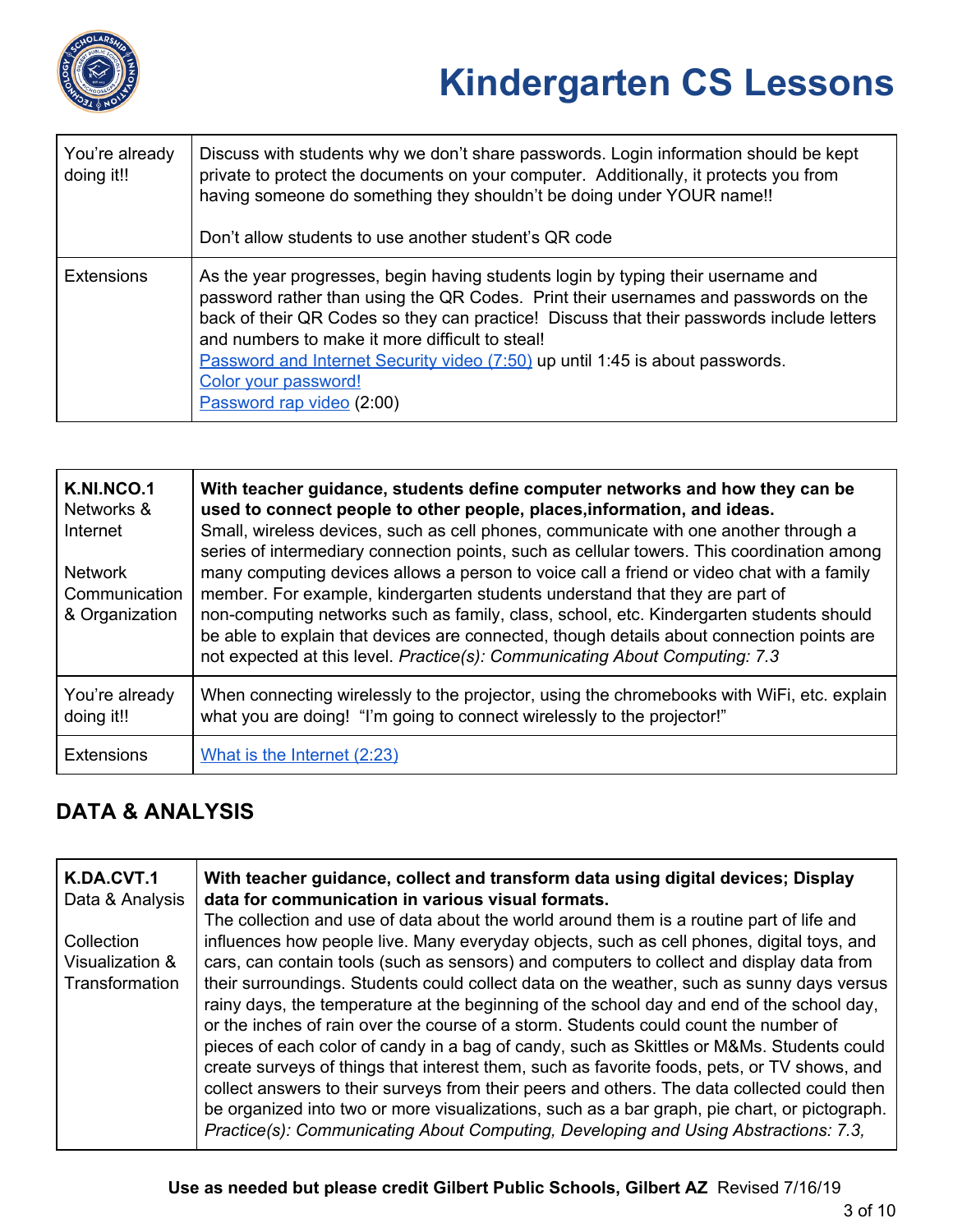

|                              | 4.4                                                                                                                                   |
|------------------------------|---------------------------------------------------------------------------------------------------------------------------------------|
| You're already<br>doing it!! | Counting, sorting and graphing in Math<br>Collecting data in Science<br>Recording number of students in the 100s club                 |
| <b>Extensions</b>            | Students can create pictographs (abcya.com paint - using the shape, stamp or sticker<br>tools) Or with Google Drawings                |
|                              | Enter data in a Google Sheet and create a chart (put the sheet on the teacher directed<br>website and students can easily access it!) |

| <b>K.DA.S.1</b><br>Data & Analysis<br>Storage | Recognize that data can be collected and stored on different computing devices<br>over time and retrieved later.<br>All information stored and processed by a computing device is referred to as data. Data<br>can be images, text documents, audio files, software programs or apps, video files, etc. It<br>can be retrieved, copied, and stored in multiple places. As students use software to<br>complete tasks on a computing device, they will be manipulating data. For example,<br>students should be able to create and save a document. Practice(s): Developing and<br>Using Abstractions: 4.3 |
|-----------------------------------------------|-----------------------------------------------------------------------------------------------------------------------------------------------------------------------------------------------------------------------------------------------------------------------------------------------------------------------------------------------------------------------------------------------------------------------------------------------------------------------------------------------------------------------------------------------------------------------------------------------------------|
| You're already<br>doing it!!                  | Any time students create, open and reopen documents they are learning that the files<br>created were saved!                                                                                                                                                                                                                                                                                                                                                                                                                                                                                               |
| <b>Extensions</b>                             | Create documents in google Docs and open them again later! You can even create a<br>template document and force a copy like this!!                                                                                                                                                                                                                                                                                                                                                                                                                                                                        |

| <b>K.DA.IM.1</b><br>Data & Analysis<br>Inference &<br><b>Models</b> | Discuss patterns in data to make inferences or predictions.<br>Data can be used to make inferences or predictions about the world. Students could<br>analyze a Graph and pie chart of the colors in a bag of candy, identify which colors are<br>most and least represented, and then make a prediction as to which colors will have most<br>and least in a new bag of candy. For example, students preview a weather graph for one<br>week in their city and make predictions about the weather for the following week.<br>Practice(s): Developing and Using Abstractions: 4.1 |
|---------------------------------------------------------------------|---------------------------------------------------------------------------------------------------------------------------------------------------------------------------------------------------------------------------------------------------------------------------------------------------------------------------------------------------------------------------------------------------------------------------------------------------------------------------------------------------------------------------------------------------------------------------------|
| You're already<br>doing it!!                                        | Analyzing charts (behavior, reading, etc)<br>Graphs in Math / Science<br>Predicting the end of a story<br>Using context clues when reading                                                                                                                                                                                                                                                                                                                                                                                                                                      |
| <b>Extensions</b>                                                   | Create a Google Sheet and have students log data such as number of sight words they<br>can read, behavior, etc. Here's an example of a fluency log!<br>Transfer data to a Google sheet and create charts for students to analyze (together on the                                                                                                                                                                                                                                                                                                                               |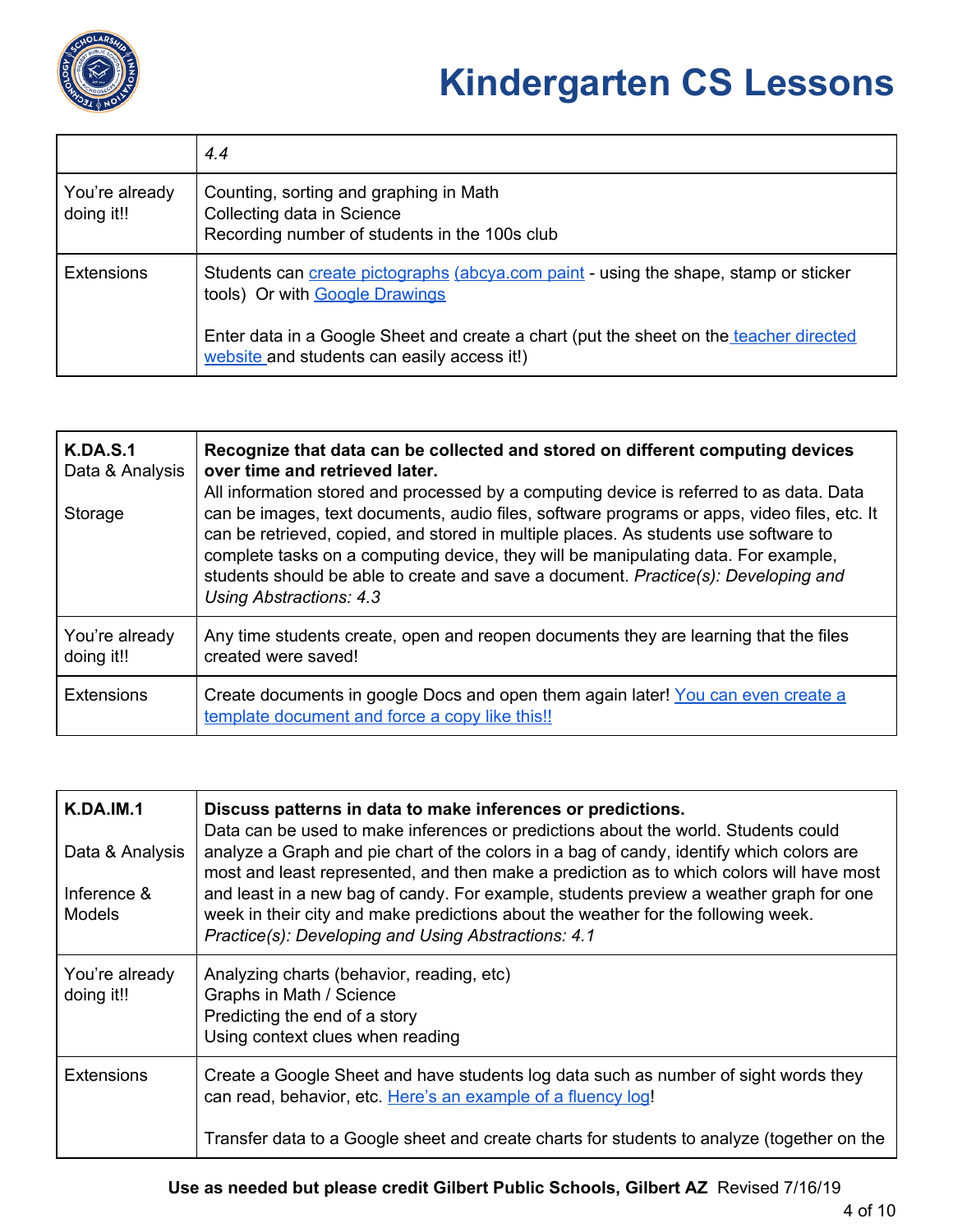

projector)

Predictions when rolling dice, spinning a wheel, etc.

### **ALGORITHMS & PROGRAMMING**

| <b>K.AP.A.1</b>              | With teacher assistance, model daily processes by following algorithms (sets of<br>step-by-step instructions) to complete tasks.                                                                                                                                                                                                                              |
|------------------------------|---------------------------------------------------------------------------------------------------------------------------------------------------------------------------------------------------------------------------------------------------------------------------------------------------------------------------------------------------------------|
| Algorithms &                 | Routines, such as morning meeting, clean-up time, and dismissal, are examples of                                                                                                                                                                                                                                                                              |
| Programming                  | algorithms that are common in many early elementary classrooms. Just as people use<br>algorithms to complete daily routines, they can program computers to use algorithms to                                                                                                                                                                                  |
| <b>Algorithms</b>            | complete different tasks. Algorithms are commonly implemented using a precise language<br>that computers can interpret. For example, students begin to recognize daily step-by-step<br>processes, such as brushing teeth or following a morning procedure, as "algorithms" that<br>lead to an end result. Practice(s): Developing and Using Abstractions: 4.4 |
| You're already<br>doing it!! | Any step by step process that takes place in your classroom is an excellent opportunity to<br>talk about altorighms and what happens if one step is missed or miscommunicated?                                                                                                                                                                                |
|                              | Clapping to get their attention! When I clap, you clap! This is an if/then command!<br>Math problems<br>Writing conventions (capital letters, periods)                                                                                                                                                                                                        |
|                              |                                                                                                                                                                                                                                                                                                                                                               |
| <b>Extensions</b>            | Create step by step instructions to complete a simple task<br><b>Happy Maps - code.org unplugged</b>                                                                                                                                                                                                                                                          |
|                              | Code.org Course $\overline{A}$ (this has multiple activities that students can navigate)                                                                                                                                                                                                                                                                      |

| <b>K.AP.V.1</b><br>Algorithms &<br>Programming<br>Variables | With teacher assistance, model the way programs store and manipulate data by<br>using numbers or other symbols to represent information.<br>Information in the real world can be represented in computer programs. Students could<br>use thumbs up/down as representations of yes/no, use arrows when writing algorithms to<br>represent direction, or encode and decode words using numbers, pictographs, or other<br>symbols to represent letters or words. Practice(s): Developing and Using Abstractions: 4.4 |
|-------------------------------------------------------------|-------------------------------------------------------------------------------------------------------------------------------------------------------------------------------------------------------------------------------------------------------------------------------------------------------------------------------------------------------------------------------------------------------------------------------------------------------------------------------------------------------------------|
| You're already<br>doing it!!                                | Decoding words in language arts<br>Following arrows in directions<br>Colors to represent the noise level<br>Hand signals to identify different actions they want to take (bathroom, drink, sharpen<br>pencil, etc.)                                                                                                                                                                                                                                                                                               |
| <b>Extensions</b>                                           | <b>Happy Maps - code.org unplugged</b><br>Binary Bracelets - code.org unplugged<br>Navigate a maze using arrows - set a maze on the flower and hold up arrows for them to                                                                                                                                                                                                                                                                                                                                         |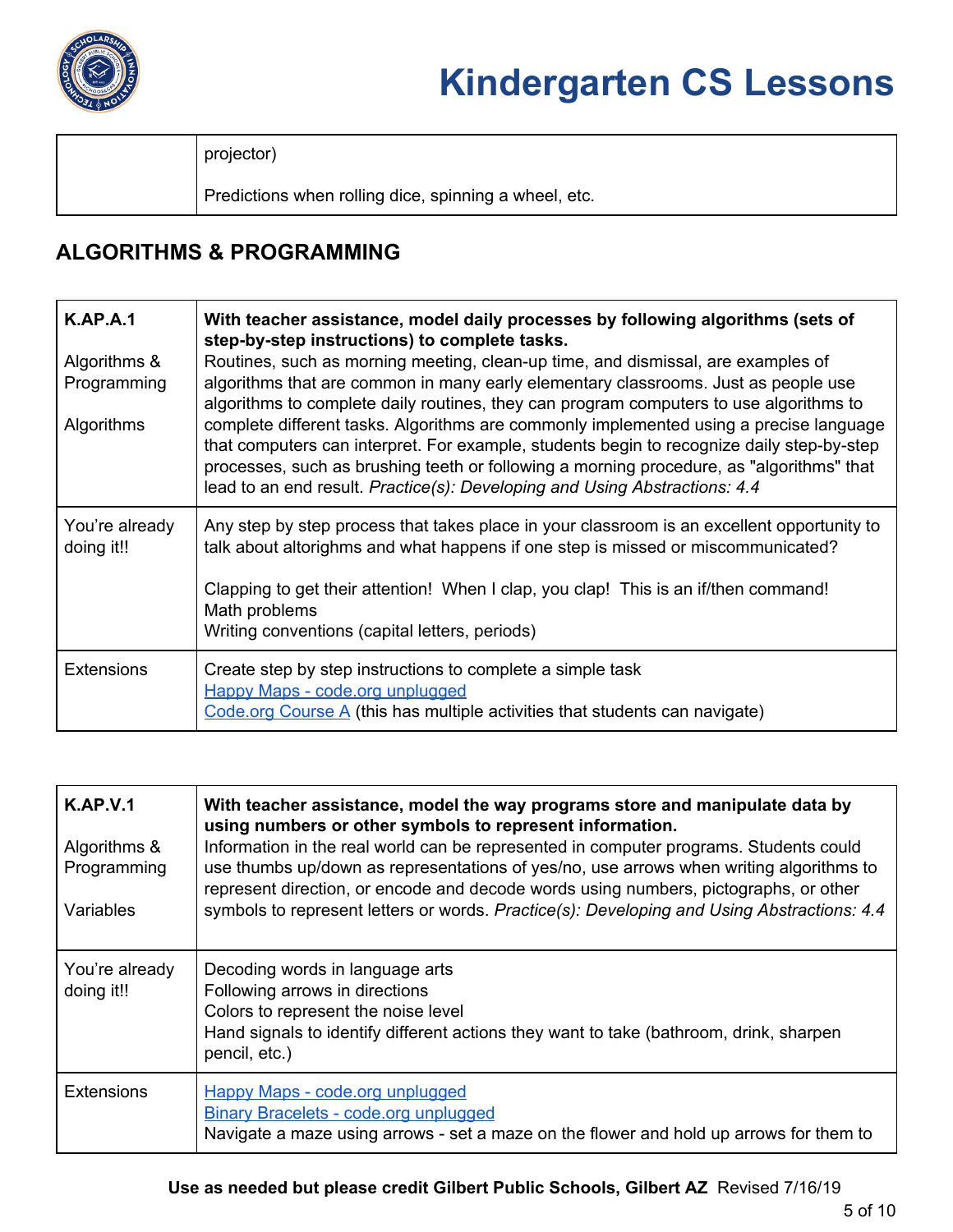

navigate The Big Event - code.org [unplugged](https://studio.code.org/s/coursea-2018/stage/13/puzzle/1)

| <b>K.AP.C.1</b><br>Algorithms &<br>Programming<br>Control | With teacher assistance, identify programs with sequences and simple loops, to<br>express ideas or address a problem.<br>Programming is used as a tool to create products that reflect a wide range of interests.<br>Control structures specify the order in which instructions are executed within a program.<br>Computers follow instructions literally. Sequences are the order of instructions in a<br>program. For example, sequences of instructions include steps for drawing a shape or<br>moving a character across the screen. If the commands to program a robot are not in the<br>correct order, the robot will not complete the task desired. Loops allow for the repetition<br>of a sequence of code multiple times. For example, in a program to show the life cycle of a<br>butterfly, a loop could be combined with move commands to allow continual but controlled<br>movement of the character. For example, kindergarten students should be able to<br>recognize loops and sequences in songs, rhymes, and games, such as the song<br>B-I-N-G-O. Practice(s): Creating Computational Artifacts: 5.1 |
|-----------------------------------------------------------|-------------------------------------------------------------------------------------------------------------------------------------------------------------------------------------------------------------------------------------------------------------------------------------------------------------------------------------------------------------------------------------------------------------------------------------------------------------------------------------------------------------------------------------------------------------------------------------------------------------------------------------------------------------------------------------------------------------------------------------------------------------------------------------------------------------------------------------------------------------------------------------------------------------------------------------------------------------------------------------------------------------------------------------------------------------------------------------------------------------------------|
| You're already<br>doing it!!                              | Any time you tell students to "continue until" it is a loop!<br>Giving step by step instructions that must be done in order<br>Timelines in social studies<br><b>Experiments in Science</b>                                                                                                                                                                                                                                                                                                                                                                                                                                                                                                                                                                                                                                                                                                                                                                                                                                                                                                                             |
| <b>Extensions</b>                                         | Code.org Course $\overline{A}$ (this has multiple activities that students can navigate)<br><b>Happy Loops - code.org unplugged</b><br>Have students give commands to navigate a maze                                                                                                                                                                                                                                                                                                                                                                                                                                                                                                                                                                                                                                                                                                                                                                                                                                                                                                                                   |

| <b>K.AP.M.1</b><br>Algorithms &<br>Programming<br>Modularity | With teacher assistance, solve a problem by breaking it down into smaller parts.<br>Decomposition is the act of breaking down tasks into simpler tasks. For example,<br>Students could break down the steps needed to make a peanut butter and jelly sandwich,<br>to brush their teeth, to draw a shape, to move a character across the screen, or to solve a<br>level of a coding app. Practice(s): Recognizing and Defining Computational Problems: 3.1 |
|--------------------------------------------------------------|-----------------------------------------------------------------------------------------------------------------------------------------------------------------------------------------------------------------------------------------------------------------------------------------------------------------------------------------------------------------------------------------------------------------------------------------------------------|
| You're already<br>doing it!!                                 | Decoding words by sound<br>Step by step instructions in anything<br>Completing a jigsaw or any other type of puzzle                                                                                                                                                                                                                                                                                                                                       |
| <b>Extensions</b>                                            | Code.org Course $\overline{A}$ (this has multiple activities that students can navigate)<br>Here's an explanation of modularity and CS (not necessarily for students - maybe too<br>advanced but a way to wrap your own head around it!)                                                                                                                                                                                                                  |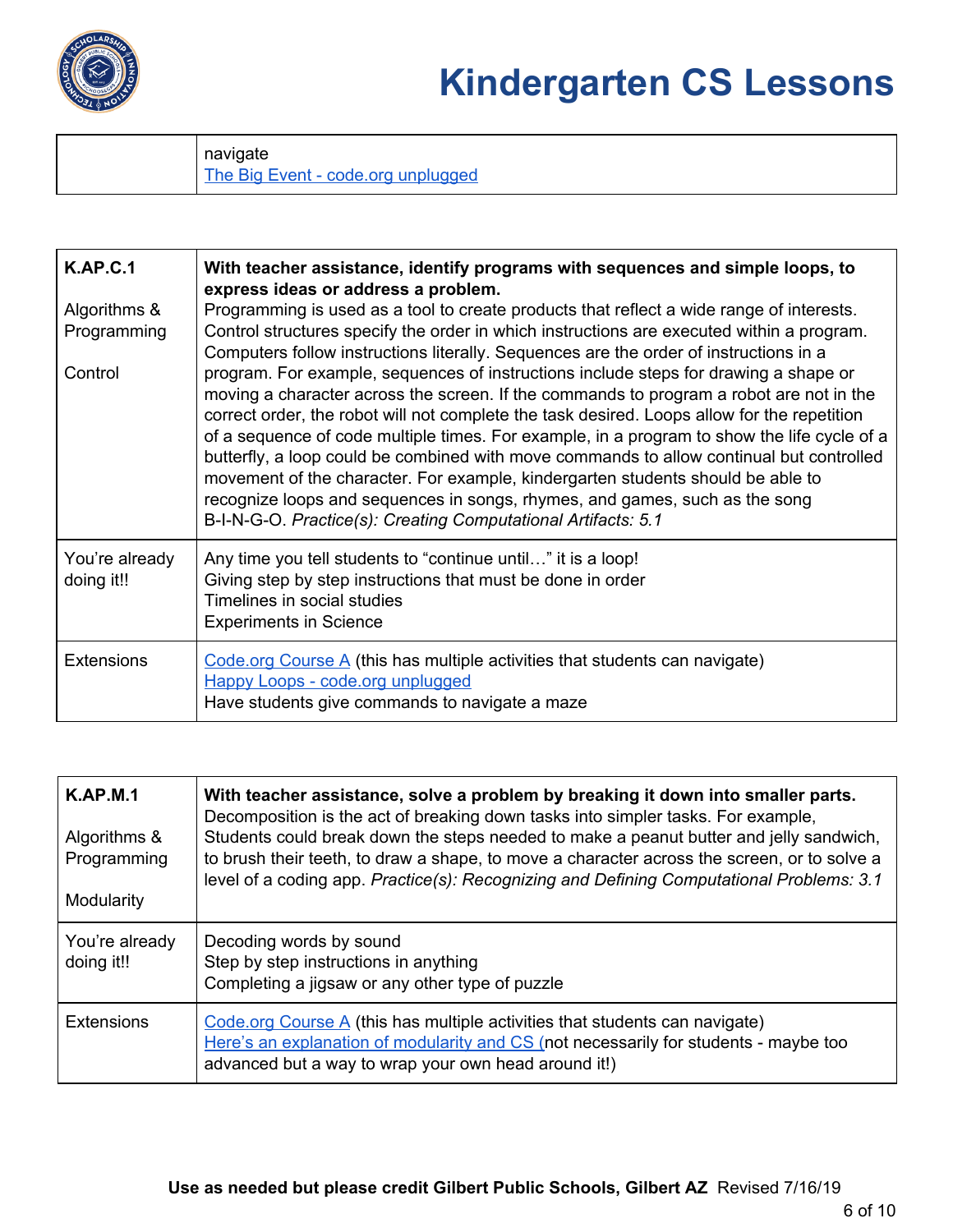

| K.AP.PD.1                    | With teacher assistance, develop plans that describe a program's sequence of<br>events, goals, and expected outcomes.                                                                                                                                                                                                                      |
|------------------------------|--------------------------------------------------------------------------------------------------------------------------------------------------------------------------------------------------------------------------------------------------------------------------------------------------------------------------------------------|
| Algorithms &<br>Programming  | Programming is used as a tool to create products that reflect a wide range of interests,<br>such as video games, interactive art projects, and digital stories. Students could create a<br>planning document, such as a story map, a storyboard, or a sequential graphic organizer,                                                        |
| Programming<br>Development   | to illustrate what an end product will do. Students at this stage may complete the planning<br>process with help from their teachers. For example, kindergarten students could illustrate<br>the beginning, middle, and end of a favorite story. Practice(s): Creating Computational<br>Artifacts, Communicating About Computing: 5.1, 7.2 |
| You're already<br>doing it!! | Thinking maps<br>Goal setting                                                                                                                                                                                                                                                                                                              |
| <b>Extensions</b>            | Programming in code.org with angry birds!<br>Great computational thinking game that ties with Math!                                                                                                                                                                                                                                        |

| K.AP.PD.2<br>Algorithms &<br>Programming<br>Programming<br>Development | With teacher assistance, identify attribution (credit) when using the ideas and<br>creations of others while developing programs.<br>Using computers comes with a level of responsibility. Students should credit artifacts that<br>were created by others, such as pictures, music, and code. Credit could be given orally, if<br>presenting their work to the class, or in writing or orally, if sharing work on a class blog<br>or website. Proper attribution at this stage does not require a formal citation, such as in a<br>bibliography or works cited document. Practice(s): Communicating About Computing: 7.3 |
|------------------------------------------------------------------------|---------------------------------------------------------------------------------------------------------------------------------------------------------------------------------------------------------------------------------------------------------------------------------------------------------------------------------------------------------------------------------------------------------------------------------------------------------------------------------------------------------------------------------------------------------------------------------------------------------------------------|
| You're already<br>doing it!!                                           | Discussing the author of a book or a piece of art<br>Students putting their name on their paper - gives THEM credit!<br>Not stealing other people's work<br>Having students identify where they got information (which book, website, person, etc.)                                                                                                                                                                                                                                                                                                                                                                       |
| <b>Extensions</b>                                                      | Here's a good article about copyright and talking to kids about it.                                                                                                                                                                                                                                                                                                                                                                                                                                                                                                                                                       |

| K.AP.PD.3                    | With teacher assistance, debug (identify and fix) errors in an algorithm or program<br>that includes sequences and simple loops.                                                                                                                                                   |
|------------------------------|------------------------------------------------------------------------------------------------------------------------------------------------------------------------------------------------------------------------------------------------------------------------------------|
| Algorithms &<br>Programming  | Algorithms or programs may not always work correctly. Students should be able to use<br>various strategies, such as changing the sequence of the steps, following the algorithm in<br>a step-by-step manner, or trial and error to fix problems in algorithms and programs.        |
| Programming<br>Development   | For example, kindergarten students should be able to identify incorrect order in a series of<br>events and place them in the correct order, such as getting ready for school or making a<br>peanut butter sandwich. Practice(s): Testing and Refining Computational Artifacts: 6.2 |
| You're already<br>doing it!! | Correcting work (math problems, language arts, etc.) / test corrections<br>Alphabetize<br>Numerical order                                                                                                                                                                          |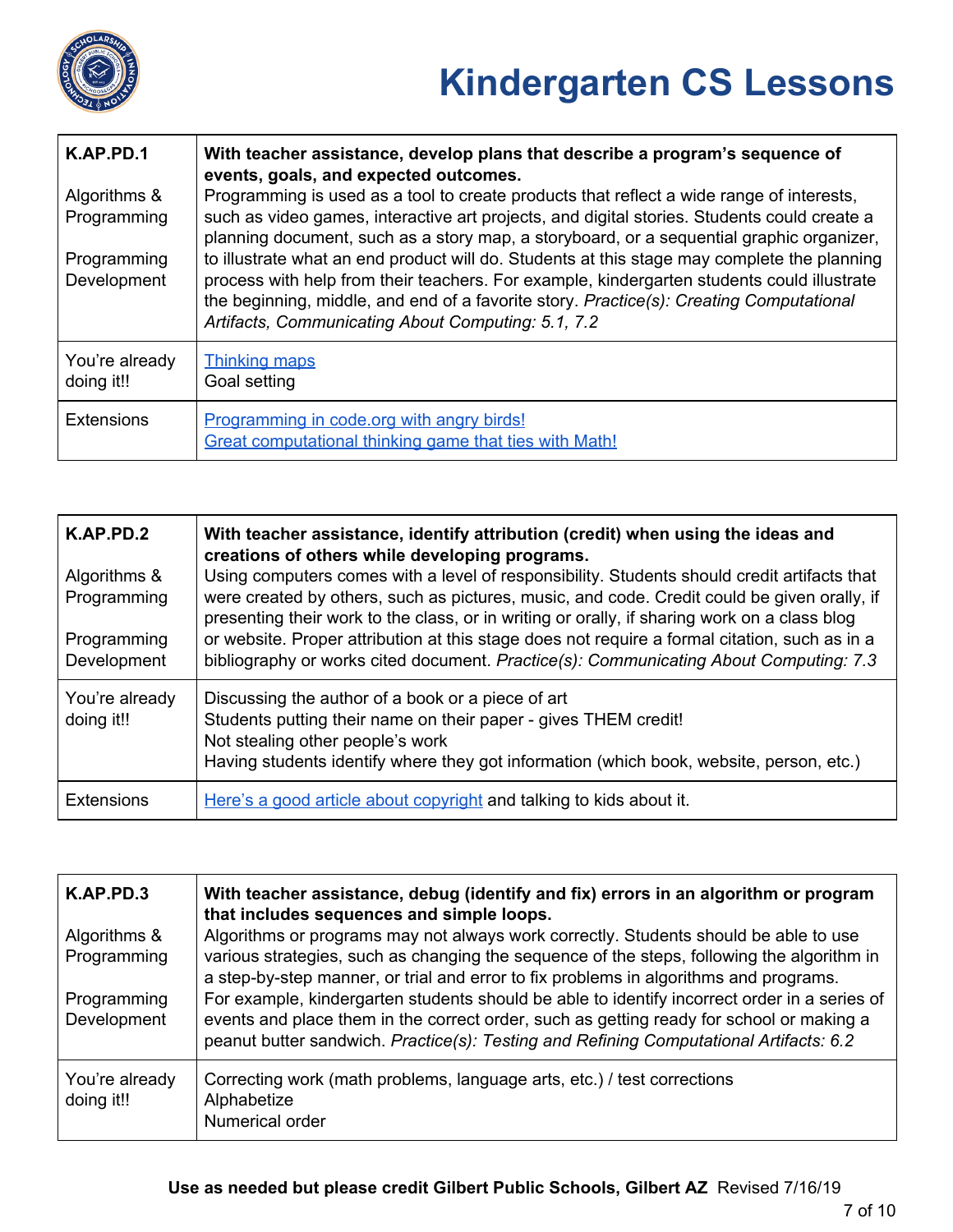

Extensions | Unspotted Bugs code.org [unplugged](https://studio.code.org/s/coursea-2018/stage/1/puzzle/1)

| K.AP.PD.4<br>Algorithms &<br>Programming<br>Programming<br>Development | With teacher assistance, using correct terminology, describe steps taken and<br>choices made during program development.<br>At this stage, students should be able to talk or write about the goals and expected<br>outcomes of the instructions they develop they create and the choices that they made<br>when developing their instructions. This could be done using coding journals, discussions<br>with a teacher, or teacher created classroom blogs. For example, kindergarten students<br>could describe their thinking about a story map or set of instructions they develop.<br>Practice(s): Communicating About Computing: 7.2 |
|------------------------------------------------------------------------|--------------------------------------------------------------------------------------------------------------------------------------------------------------------------------------------------------------------------------------------------------------------------------------------------------------------------------------------------------------------------------------------------------------------------------------------------------------------------------------------------------------------------------------------------------------------------------------------------------------------------------------------|
| You're already<br>doing it!!                                           | Solving and correcting math problems<br>Asking "how did you come up with that answer?"<br>Describing steps taken to complete something                                                                                                                                                                                                                                                                                                                                                                                                                                                                                                     |
| <b>Extensions</b>                                                      | Coding in Scratch Jr.                                                                                                                                                                                                                                                                                                                                                                                                                                                                                                                                                                                                                      |

### **IMPACTS OF COMPUTING**

| K.IC.C.1                     | Discuss how people lived and worked before and after the implementation or<br>adoption of new computing technology.                                                                                                                                                         |
|------------------------------|-----------------------------------------------------------------------------------------------------------------------------------------------------------------------------------------------------------------------------------------------------------------------------|
| Impacts of<br>Computing      | Computing technology has positively and negatively changed the way people live and<br>work. In the past, if students wanted to read about a topic, they needed access to a library<br>to find a book about it. Today, students can view information on the Internet about a |
| Culture                      | topic or they can download e-books about it directly to a device. Practice(s):<br><b>Communicating About Computing: 7.2</b>                                                                                                                                                 |
| You're already<br>doing it!! | History and social studies<br>Changes in technology<br><b>Current events</b>                                                                                                                                                                                                |
| <b>Extensions</b>            | Show examples of the evolution of different technology - phones, computers, cameras,<br>etc.                                                                                                                                                                                |
|                              | Discuss advantages and disadvantages of old and new technology                                                                                                                                                                                                              |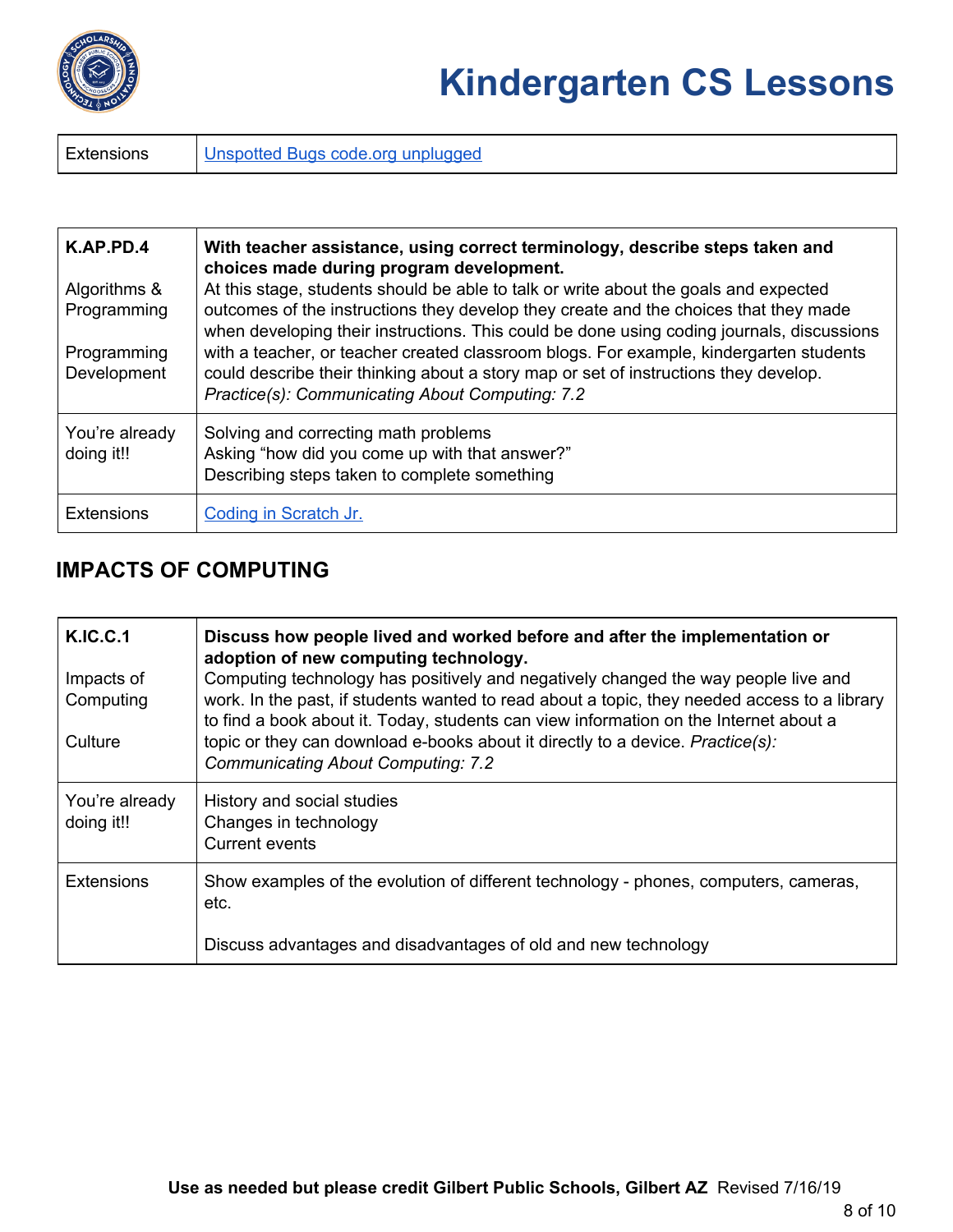

| <b>K.IC.SI.1</b><br>Impacts of<br>Computing<br>Social<br><b>Interactions</b> | Work respectfully and responsibly with others online.<br>Online communication facilitates positive interactions, such as sharing ideas with many<br>people, but the public and anonymous nature of online communication also allows<br>intimidating and inappropriate behavior in the form of cyberbullying. Teachers should<br>facilitate a discussion in how to avoid sharing information that is inappropriate or that<br>could personally identify them to others, and how to. Work in a kind and respectful<br>manner. Practice(s): Collaborating Around Computing: 2.1 |
|------------------------------------------------------------------------------|------------------------------------------------------------------------------------------------------------------------------------------------------------------------------------------------------------------------------------------------------------------------------------------------------------------------------------------------------------------------------------------------------------------------------------------------------------------------------------------------------------------------------------------------------------------------------|
| You're already<br>doing it!!                                                 | Behavior expectations<br>Anti-bullying discussions                                                                                                                                                                                                                                                                                                                                                                                                                                                                                                                           |
| <b>Extensions</b>                                                            | Know the Rule video (1:53)                                                                                                                                                                                                                                                                                                                                                                                                                                                                                                                                                   |

| K.IC.SLE.1<br>Impacts of<br>Computing<br>Safety, Law &<br><b>Ethics</b> | Keep login information private, and log off of devices appropriately.<br>Using computers comes with a level of responsibility. Students should not share login<br>information, keep passwords private, and log off when finished. Practice(s):<br><b>Communicating About Computing:7.2</b> |
|-------------------------------------------------------------------------|--------------------------------------------------------------------------------------------------------------------------------------------------------------------------------------------------------------------------------------------------------------------------------------------|
| You're already<br>doing it!!                                            | Inform students that they need to log on and off to prevent others from using the computer<br>under their log in. Because it saves files, etc.<br>Reminding students the importance of keeping passwords private so others can't access<br>your information online.                        |
| <b>Extensions</b>                                                       | Password rap video (2:00)                                                                                                                                                                                                                                                                  |

#### **TIPS and TRICKS**

AZ CS [Standards](https://cms.azed.gov/home/GetDocumentFile?id=5bd8a46a1dcb250944216fea) Full document

The core of Computer Science is really computational thinking! YOu do this with your students all day every day!! An excellent way of getting your students to think like computer scientists is to speak to them about how your everyday routines relate to computer science!

Notice that none of these standards refer to a specific program or app! They are written to develop computational thinkers! So, keep doing what you're doing but help them make the connections to computer science through your discussions!

Utilize the teacher directed [websites](https://sites.google.com/a/gilbertschools.net/teacher-directed-weblinks-for-students/) link to make it easy for students to access documents and programs! You can add links to documents to share with students (google sheets, docs, slides, etc.) as well as websites you want them to use!!